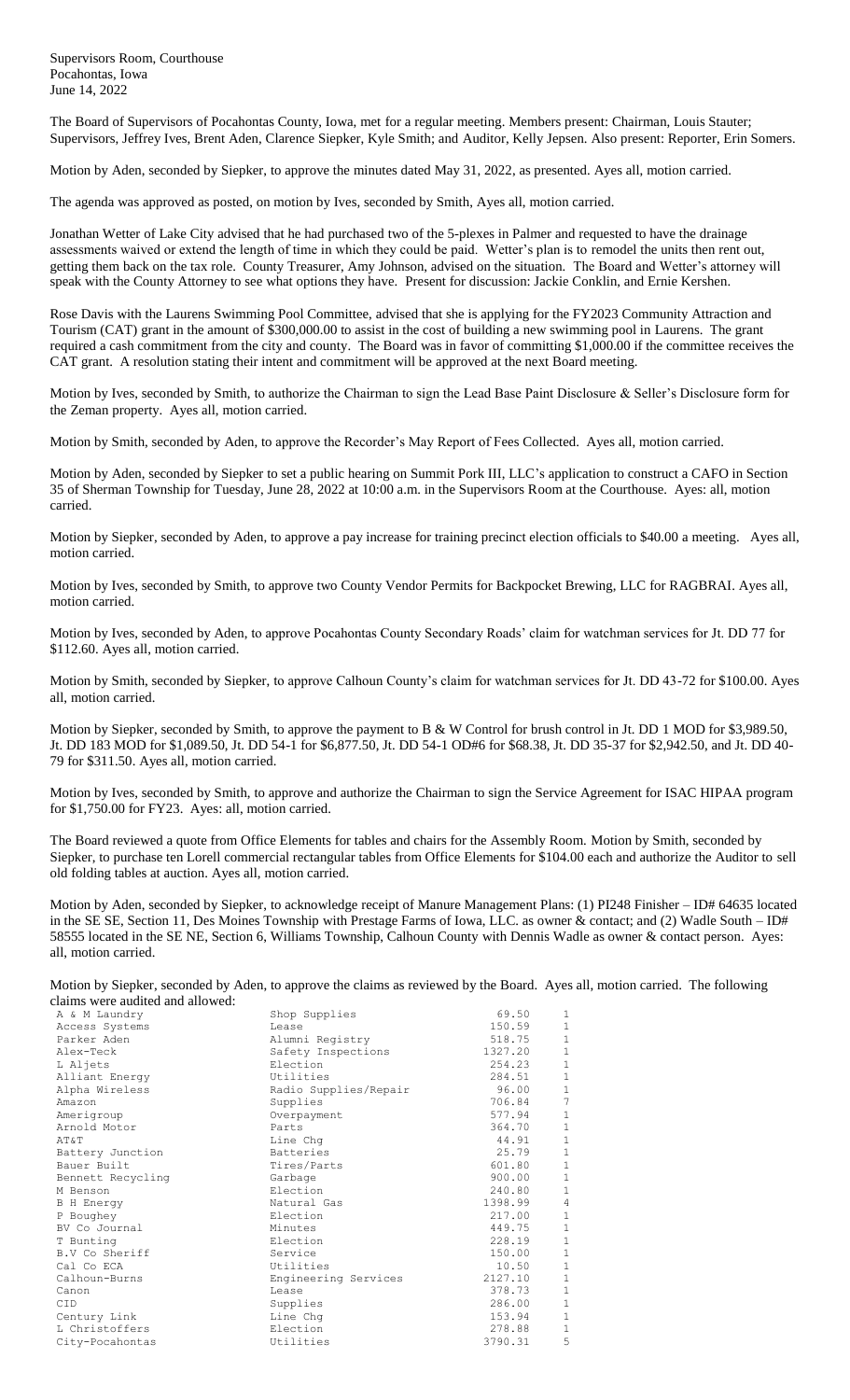| CJ Cooper & Asso                         | FMCSA Safety            | 35.00               | 1                                     |
|------------------------------------------|-------------------------|---------------------|---------------------------------------|
| Jodi M Clausen                           | Mileage                 | 16.38               | 1                                     |
| J Conlin<br>Counsel                      | Mileage<br>Lease        | 45.00<br>583.69     | $\mathbf{1}$<br>4                     |
| Po Co Sec Rd                             | Fuel                    | 1125.63             | 1                                     |
| 0 Cressler                               | Mileage                 | 147.69              | 1                                     |
| Christopher P Crotty                     | Safety                  | 150.00              | 1                                     |
| M Crotty                                 | Election                | 229.95              | 1                                     |
| B Dahl<br>Dell                           | Mileage<br>Software     | 30.48<br>1683.54    | 1<br>2                                |
| D Dolan                                  | Election                | 273.51              | 1                                     |
| Dollar Gen                               | Supplies                | 58.65               | 1                                     |
| Doolittle Oil                            | Shop Supplies           | 610.10              | $\mathbf{1}$                          |
| Dossier Systems                          | Computer Programs       | 477.00              | 1                                     |
| Evenflo<br>Farm & Home                   | Supplies<br>Supplies    | 2148.05<br>643.29   | 1<br>5                                |
| Fast Lane                                | Supplies                | 53.80               | 1                                     |
| City-Fonda                               | Utilities               | 189.69              | 1                                     |
| Foundation An                            | Service                 | 535.50              | $\mathbf{1}$                          |
| S Freeburg                               | Election<br>Trailer     | 215.17<br>41235.00  | 1<br>1                                |
| Freightliner<br>Gilmore City             | Utilities               | 77.00               | 1                                     |
| Gordon Flesch                            | Lease                   | 164.26              | 2                                     |
| D Gordon                                 | Election                | 321.03              | $\mathbf{1}$                          |
| Graham Tire                              | Tires                   | 558.16              | 1                                     |
| GreatAmerican<br>Grow's Garbage          | Lease<br>Service        | 239.38<br>115.00    | $\mathbf{1}$<br>1                     |
| Hands Up                                 | Service                 | 328.00              | $\mathbf{1}$                          |
| J Hanson                                 | Well Renov              | 1000.00             | $\mathbf{1}$                          |
| Elaine Harriman                          | Election                | 240.40              | $\mathbf{1}$                          |
| Dayton M Harson                          | Supplies                | 399.36              | 1<br>$\mathbf{1}$                     |
| City-Havelock<br>Healthcare First        | Clean-Up<br>Service     | 642.95<br>104.74    | 1                                     |
| Dereck A Hebert                          | Phone                   | 45.00               | 2                                     |
| R Helmers                                | Election                | 244.02              | 1                                     |
| S Henderson                              | Expenses                | 16.88               | 1                                     |
| Kalista M Herr<br>Barbra J Hinners       | Mileage                 | 52.36<br>21.55      | 1<br>1                                |
| M Hoyt                                   | Postage<br>Election     | 277.61              | $\mathbf{1}$                          |
| Hannah G Hubbell                         | Mileage                 | 9.18                | 1                                     |
| Humboldt Co Auditor                      | Shared Services         | 680.00              | 1                                     |
| Humb News                                | Ads                     | 151.07              | 2                                     |
| IA Audio Video<br>IADPS                  | Equip<br>Service        | 26770.36<br>1278.00 | 3<br>$\mathbf{1}$                     |
| IA Prison Ind                            | Signs                   | 205.26              | 1                                     |
| Inland Truck                             | Parts                   | 5250.00             | $\mathbf{1}$                          |
| Inspiron                                 | Service                 | 2375.00             | $\mathbf{1}$                          |
| IA Lakes Elec<br>IPAC                    | Utilities               | 443.00<br>3697.28   | $\mathbf{1}$<br>1                     |
| ISAC                                     | Service<br>Dues         | 8100.00             | 3                                     |
| ISCTA                                    | Dues                    | 250.00              | 1                                     |
|                                          |                         |                     |                                       |
| J Ives                                   | Election                | 27.21               | $\mathbf{1}$                          |
| Jacks OK Tire                            | Tires/Parts             | 12.00               | $\mathbf{1}$                          |
| K Jepsen                                 | Expenses                | 963.47              | $\mathbf{1}$                          |
| R Jergens<br>Amy M Johnson               | Expenses<br>Mileage     | 1078.10<br>19.42    | 2<br>$\mathbf{1}$                     |
| Juicebox                                 | Hosting                 | 230.00              | $\mathbf{1}$                          |
| Justice Fire & Safety                    | Safety Inspections      | 2515.53             | $\mathbf{1}$                          |
| Karl Chev                                | Equip                   | 16570.23            | 1                                     |
| KAYL                                     | Ad                      | 52.50               | $\mathbf{1}$<br>$\mathbf{1}$          |
| Brooke A Krips<br>Denise M Krischel      | Mileage<br>Mileage      | 462.09<br>19.42     | $\mathbf{1}$                          |
| House of Print                           | Supplies                | 4000.00             | 1                                     |
| Laurens Municipal                        | Utilities               | 224.44              | $\mathbf{1}$                          |
| Laurens Sun                              | Minutes                 | 641.52              | $\mathbf{1}$                          |
| LED Lighting Solutions<br>LexisNexis     | Signs-Lights<br>Service | 1442.36<br>110.00   | $\mathbf{1}$<br>$\mathbf{1}$          |
| Loffler                                  | Lease                   | 60.74               | $\mathbf{1}$                          |
| H Lund                                   | Election                | 229.21              | $\mathbf{1}$                          |
| E Lund                                   | Election                | 257.50              | $\mathbf{1}$                          |
| Machine Shop<br>Mail Services            | Supplies<br>Service     | 778.39<br>281.19    | 2<br>$\mathbf{1}$                     |
| Martin Marietta                          | Granular                | 355.08              | $\mathbf{1}$                          |
| McKesson                                 | Supplies                | 30.85               | $\mathbf{1}$                          |
| M McLaughlin                             | Election                | 293.56              | $\mathbf{1}$                          |
| Mediacom<br>D Mefferd                    | Line Chq                | 251.05              | $\mathbf{2}^{\prime}$<br>$\mathbf{1}$ |
| Metal Culverts                           | Election<br><b>CMP</b>  | 221.17<br>26924.50  | $\mathbf{1}$                          |
| K Metzger                                | Mileage                 | 415.23              | $\mathbf{1}$                          |
| Mid Co Machinery                         | Maintenance             | 6252.00             | $\mathbf{1}$                          |
| MidAm Energy                             | Electricity             | 121.64              | 2                                     |
| Kayla M Nedved<br>S Nelson               | Mileage<br>Phone        | 56.57<br>172.33     | $\mathbf{1}$<br>1                     |
| Netsmart                                 | Service                 | 1682.00             | $\mathbf{1}$                          |
| New Way Ford                             | Service                 | 1161.33             | 3                                     |
| NW Comm                                  | Line Chg<br>Supplies    | 158.99<br>54.28     | $\mathbf{1}$<br>1                     |
| NW IA Urologist<br>NW IA YES             | Service                 | 5250.00             | 1                                     |
| Office Elements                          | Supplies                | 1534.15             | 6                                     |
| Owens/King                               | Service                 | 226.80              | 2                                     |
| Palmer Mutual                            | Line Chq                | 164.96              | 1                                     |
| City-Palmer<br>PJ Greufe                 | Utilities<br>Services   | 96.19<br>1500.00    | 1<br>1                                |
| Po Co Home Care                          | Aides                   | 5100.00             | $\mathbf{1}$                          |
| Poca Abstract                            | Service                 | 650.00              | $\mathbf{1}$                          |
| PO CO IT Dept                            | Phone Fiber             | 322.09              | 3                                     |
| Poca Equip<br>Postmaster                 | Supplies<br>Postage     | 85.67<br>622.00     | 1<br>$\mathbf{1}$                     |
| Poky Sales & Serv                        | Repairs                 | 59.42               | $\mathbf{1}$                          |
| A Point                                  | Election                | 246.91              | 1                                     |
| Poca Comm Hospital<br>Poca Comm Hospital | FMCSA Safety<br>Meals   | 208.50<br>700.00    | $\mathbf{1}$<br>$\mathbf{1}$          |